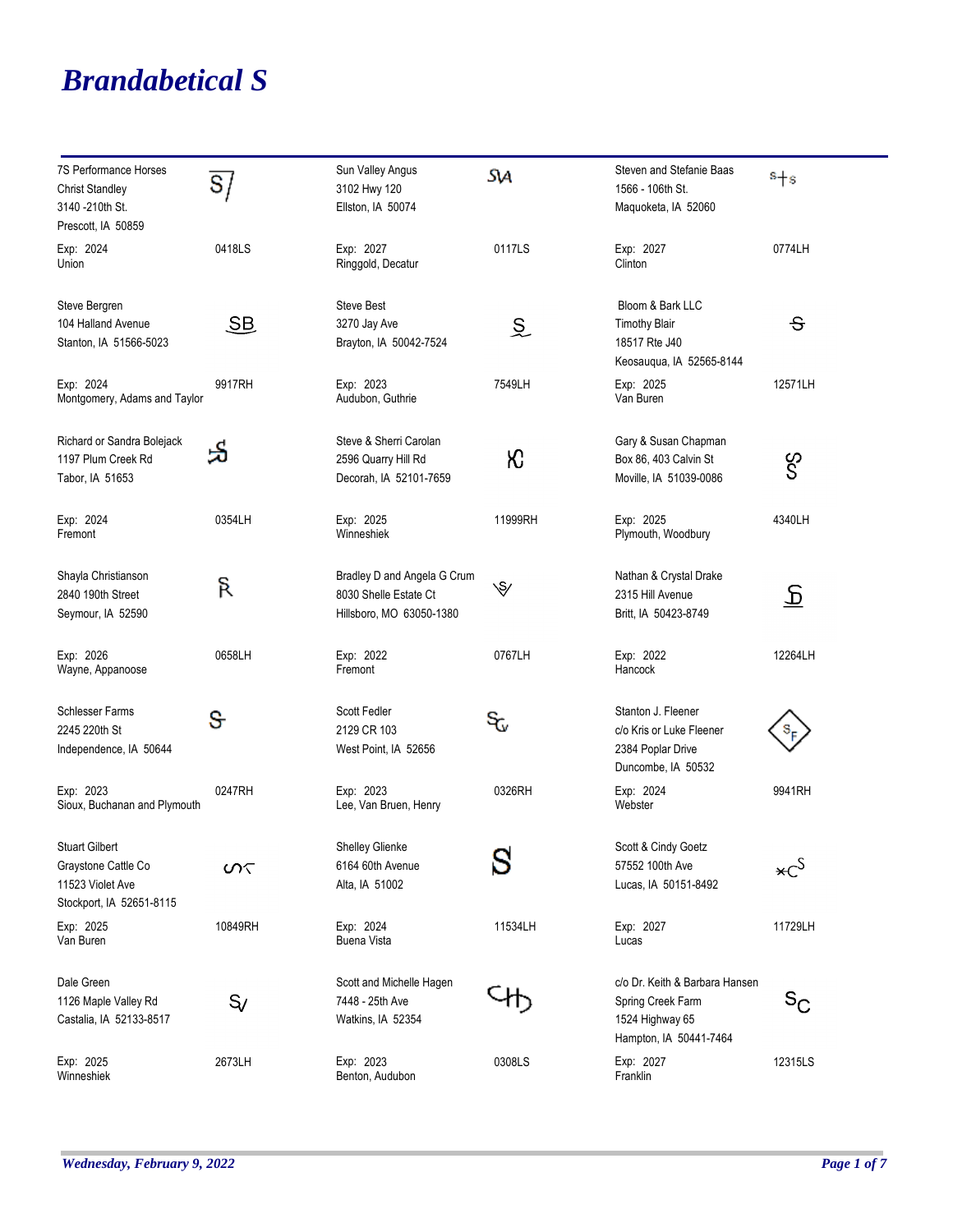| Robert Hartl                   |                | <b>Robert Hartl</b>                           |             | <b>Steven Helmle</b>      |                     |
|--------------------------------|----------------|-----------------------------------------------|-------------|---------------------------|---------------------|
| 2561 Ibis Ave                  |                | 2561 Ibis Ave                                 |             | 22473 Highway 62          |                     |
| Exira, IA 50076                |                | Exira, IA 50076                               |             | Bellevue, IA 52031-9767   | ֍                   |
| Exp: 2024                      | 0345RH         | Exp: 2024                                     | 0341LH      | Exp: 2024                 | 11306LH             |
| Audubon and Guthrie            |                | Audubon & Guthrie                             |             | Clinton, Dubuque, Jackson |                     |
| Steven R or Brenda K Hinebaugh |                | Allison Hoy                                   |             | Steven L. Husk            |                     |
| 13256 145th Ave                | မှ             | 3730 210th St                                 |             | 5800 Stone Ave            |                     |
| Ottumwa, IA 52501-9215         |                | Anthon, IA 51004                              |             | Sioux City, IA 51106      |                     |
| Exp: 2026                      | 8831LH         | Exp: 2026                                     | 7611LH      | Exp: 2026                 | 9483LH              |
| Wapello                        |                | Woodbury                                      |             |                           |                     |
| Steve Kokjohn                  |                | Kralik Family Farms                           |             | Stanley G. Lammers        |                     |
| 29932 Hawk Dr                  | S.             | Stelle karmea Kralik                          | $\varsigma$ | Walking S Farms Ltd       | S.                  |
| Farmington, IA 52626-8018      |                | 1245 Uban Ave                                 |             | 10230 Country Circle      |                     |
|                                |                | Creston, IA 50801                             |             | Johnston, IA 50131        |                     |
| Exp: 2027<br>Lee, Van Buren    | 7439RH         | Exp: 2025<br>Adair, Adams, Union              | 11488LH     | Exp: 2025<br>Sioux        | 5355LR              |
| Sean T. Lampier                |                | Double J Livestock                            |             | Sareena J. Madden         |                     |
| 16757 Hwy J18                  | ∽              | 4733 Oak Crest Hill Road SE                   |             | 505 West 15th Street      | ၛၟ                  |
| Moravia, IA 52571              |                | lowa City, IA 52240                           |             | Boone, IA 50036           |                     |
| Exp: 2024                      | 12548LS        | Exp: 2023                                     | 0161LH      | Exp: 2023                 | 0193RS              |
| Wapello                        |                | Johnson                                       |             | Boone                     |                     |
| Sareena J. Madden              |                | Klint & Addy McDowell                         |             | James Ward McGrath        |                     |
| 505 West 15th Street           |                | Steady Run Genetics, LLC                      | န္တ<br>စ    | P O Box 189               | တိ                  |
| Boone, IA 50036                |                | 17843 Agency Hedrick Rd.<br>Hedrick, IA 52563 |             | Richland, MO 65556        |                     |
| Exp: 2023<br>Boone             | 0195LS         | Exp: 2026<br>Keokuk, Wapello, and Mahaska     | 1555LH      | Exp: 2025                 | 6286RR              |
|                                |                |                                               |             |                           |                     |
| Mark Mendenhall                |                | Samuel Morehead                               | $S-M$       | Shannon Nagel             |                     |
| 16050 320th Avenue             | S <sub>2</sub> | 18315 Bernard Rd                              |             | 30301 Cascade Road        |                     |
| Garden Grove, IA 50103-0029    |                | Baldwin, IA 52207                             |             | Ardmore, SD 57735         |                     |
| Exp: 2022                      | 10336LH        | Exp: 2023                                     | 0278RR      | Exp: 2024                 | 11883LH             |
| Decatur, Wayne                 |                | Jackson                                       |             | Clay                      |                     |
| Gary D. Ohms                   | Ω              | Swanson Farm Partnership                      | 88          | Hawley M. Peichl          |                     |
| 74788 Keystone Rd              |                | Don Swanson                                   |             | 3880 Christytown Road     | $\iota_{\mathsf B}$ |
| Anita, IA 50020                |                | 214 Pike Rd<br>Otttumwa, IA 52501             |             | Story City, IA 50248      |                     |
| Exp: 2026                      | 0531LH         | Exp: 2027                                     | 0722LH      | Exp: 2024                 | 12465LH             |
| Cass, Adair                    |                | Wapello, Lucas                                |             | Adair, Hamilton           |                     |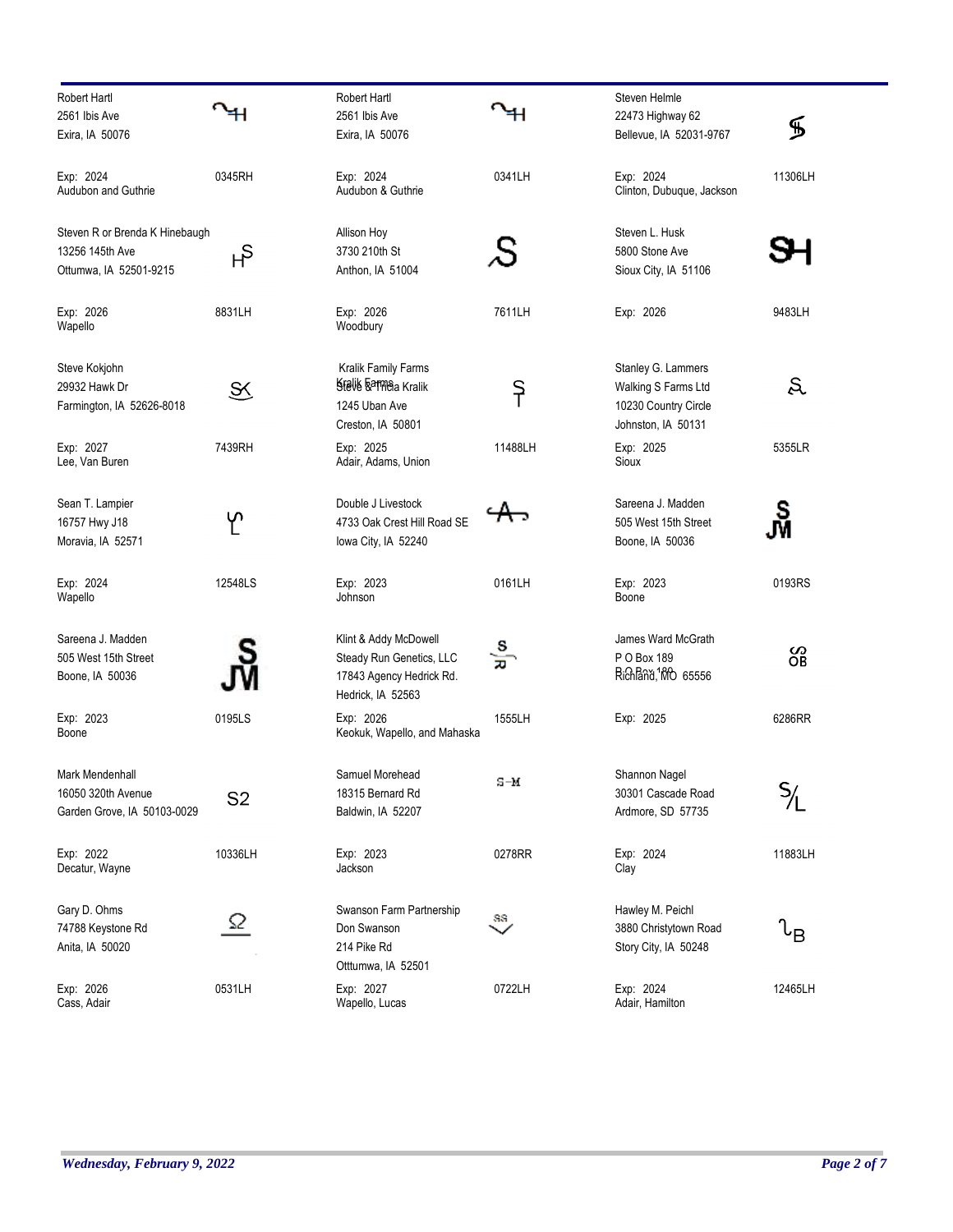| Timothy F. Porter<br>2759 305th St<br>Peru, IA 50222-9713                               | $\mathcal{Z}% _{M_{1},M_{2}}^{\alpha,\beta}(\varepsilon)$ | Cody and Cheyenne Sage<br>Sage Ridge Farm<br>23857 130th Ave<br>Lucas, IA 50151         |                     | Cody & Cheyenne Sage<br>Sage Ridge Farm<br>23857 130th Ave<br>Lucas, IA 50151         |                                        |
|-----------------------------------------------------------------------------------------|-----------------------------------------------------------|-----------------------------------------------------------------------------------------|---------------------|---------------------------------------------------------------------------------------|----------------------------------------|
| Exp: 2025<br>Madison                                                                    | 12606RH                                                   | Exp: 2026<br>Warren                                                                     | 9589LH              | Exp: 2026<br>Warren                                                                   | 9619LS                                 |
| Mark Salsberry<br>d/b/a Salsberry Farms<br>2119 Hwy 2<br>Corydon, IA 50060              |                                                           | Dan Sampson<br>Sampson Brothers LLC<br>21568 - 225th St<br>Council Bluffs, IA 51503     | $\frac{S}{\Lambda}$ | Shawn I. Samuelson<br>1660 Cedar Johnson Rd<br>West Branch, IA 52358-9627             | $S-D$                                  |
| Exp: 2023<br>Wayne                                                                      | 5992LS                                                    | Exp: 2023<br>Pottawattamie                                                              | 12404RH             | Exp: 2024<br>Cedar                                                                    | 11345LH                                |
| <b>Bruce Sawyers</b><br>Sawyers Angus Farm<br>1667 195th St<br>Winterset, IA 50273-8405 | ၯ                                                         | <b>Bruce Sawyers</b><br>Sawyers Angus Farm<br>1667 195th St<br>Winterset, IA 50273-8405 | S                   | Mike Schau<br>Diamond S Ranch<br>350 N Valley Rd<br>Oxford, KS 67119                  | ∕S                                     |
| Exp: 2025<br>Madison                                                                    | 11512LH                                                   | Exp: 2025<br>Madison                                                                    | 11513LS             | Exp: 2026<br>Marshall, Van Buren                                                      | 10931LH                                |
| Roger Schau<br>22491 White Ave<br>Bonaparte, IA 52620-8158                              | $\overline{\omega}$                                       | Esther W. Schmitz<br>23682 Noble Ave<br>Carroll, IA 51401-8646                          | SV                  | Karen Schoenrock<br>32458 K 49<br>Hinton, IA 51024-8525                               | ၯ                                      |
| Exp: 2025<br>Van Buren                                                                  | 8361LH                                                    | Exp: 2025<br>Carroll                                                                    | 1071LH              | Exp: 2025<br>Plymouth                                                                 | 11487LH                                |
| Brandin S. Schrader<br>14296 Hwy 16<br>Douds, IA 52551-8138                             | S                                                         | Dennis Schrader<br>3026 79th St<br>Norway, IA 52318-9537                                | $\subseteq$         | Cody Schuldt<br>13705 210th Ave<br>Van Wert, IA 50262                                 |                                        |
| Exp: 2025<br>Van Buren                                                                  | 12047LS                                                   | Exp: 2025<br>Benton                                                                     | 9911LR              | Exp: 2027<br>Decatur                                                                  | 3919LH                                 |
| Bruce B. Schultz<br>13091 Iris Ave<br>McGregor, IA 52157-8739                           | S₿                                                        | Lance Schwartz & Sons<br>PO Box 237<br>Greenfield, IA 50849                             | <u>ო</u>            | Kenneth O. Scott<br>ScottLand Genetics<br>2951 Fulton Ave<br>Oskaloosa, IA 52577-9022 | $\mathsf{s}_{\mathsf{L}_{\mathsf{G}}}$ |
| Exp: 2023<br>Allamakee and Clayton                                                      | 11818RH                                                   | Exp: 2023<br>Adair, Madison                                                             | 7751LH              | Exp: 2024<br>Mahaska                                                                  | 12547RS                                |
| O J Scott & Sons<br>29768 Indigo Ave<br>Bloomfield, IA 52537-7719                       | $\boldsymbol{\omega}$                                     | Robert Gene Scroggie<br>3109 240th St<br>Bedford, IA 50833-8370                         | <u>ട</u>            | Ron Sealock<br>2416 Rd 19<br>Exeter, NE 68351-4211                                    | R                                      |
| Exp: 2017<br>Davis                                                                      | 7348RH                                                    | Exp: 2025<br>Taylor                                                                     | 4699LR              | Exp: 2024<br>Pottawattamie                                                            | 10658LH                                |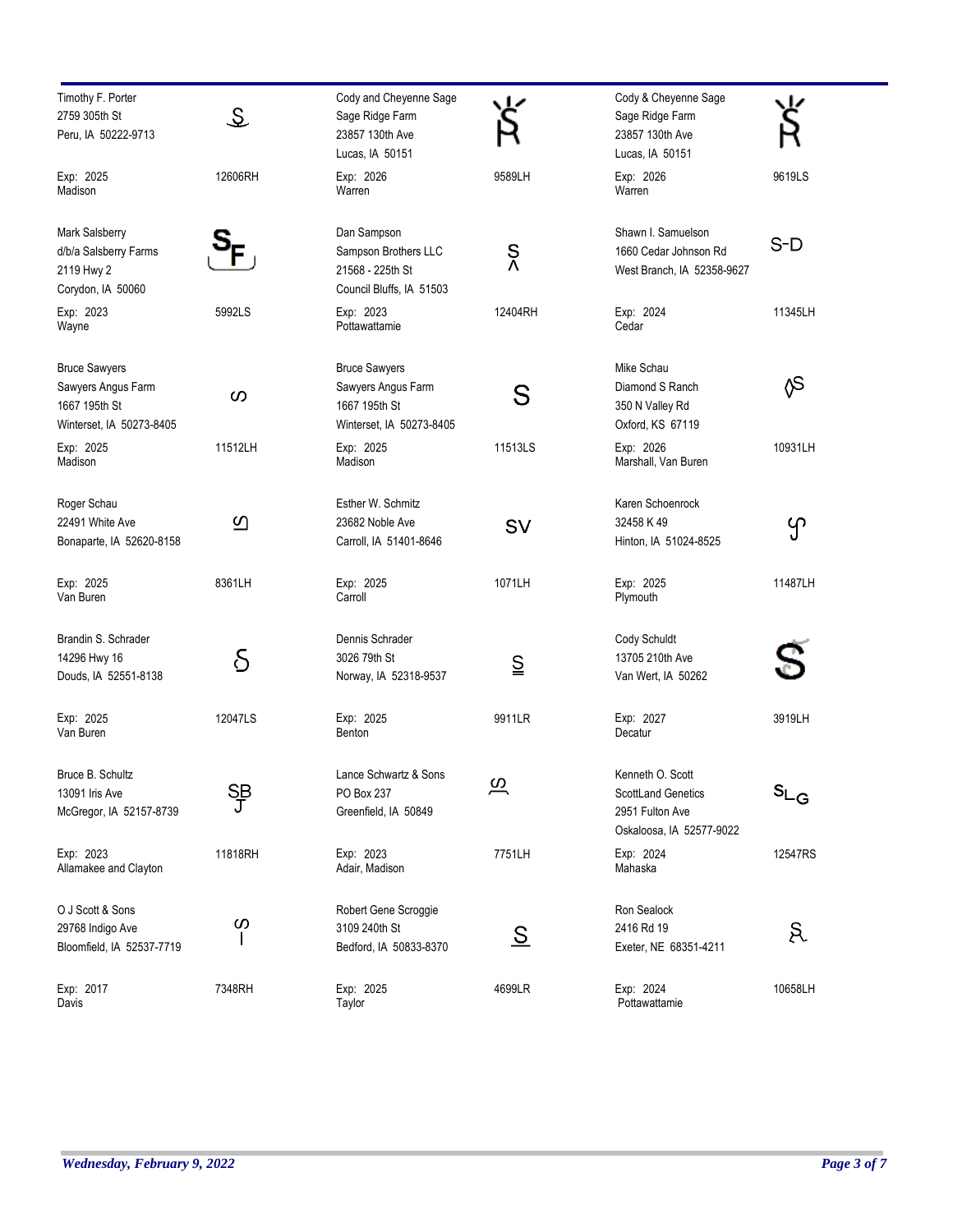| Kent & Alan Seely<br>2603 150th Ave<br>Algona, IA 50511-7027                     | δÁ                      | James Seifert<br>27665 115th Ave<br>Donahue, IA 52746-9727                                    | $\frac{v}{5}$ | Joe & Tom Sellers<br>Sellers Brothers<br>23538 422nd St<br>Chariton, IA 50049-7760          | SSS     |
|----------------------------------------------------------------------------------|-------------------------|-----------------------------------------------------------------------------------------------|---------------|---------------------------------------------------------------------------------------------|---------|
| Exp: 2025<br>Kossuth                                                             | 8478LH                  | Exp: 2024<br>Scott                                                                            | 9825LH        | Exp: 2025<br>Decatur, Lucas                                                                 | 10808LH |
| John W. Seuntjens<br>PO Box 75, 426 Main St<br>Mapleton, IA 51034-0075           | ع                       | R & L Seuntjens Farms, Inc.<br>David & Sharyl Bruning<br>39450 Hwy 175<br>Mapleton, IA 51034  | S             | Adam C. Seward<br>29824 Hwy D65<br>Union, IA 50258                                          | (က      |
| Exp: 2026<br>Monona                                                              | 10943RH                 | Exp: 2025<br>Monona, Woodbury                                                                 | 0439LH        | Exp: 2025<br>Hardin                                                                         | 11436RR |
| Sara Shepherd<br>1445 Riverside Ave<br>Stuart, IA 50250                          | s s                     | Duane & Douglas Shepperd<br>Shepperd's Farm<br>60524 Lansing Road<br>Atlantic, IA 50022-8177  | ζ             | Mark and Lindsey Sherbon<br>3314 Garst St<br>Woodburn, IA 50275                             |         |
| Exp: 2022<br>Adair, Guthrie, Maidson, Decatur, Wayne                             | 0811LH                  | Exp: 2026<br>Cass, Iowa                                                                       | 10947LH       | Exp: 2023<br>Clarke                                                                         | 1290RH  |
| Danny Russell Shires<br>2018 Hickory Ave<br>Corning, IA 50841-8117               | $\widehat{\mathcal{Z}}$ | <b>Ronald Shivers</b><br><b>Shivers Family Farms</b><br>5867 NE 27th Ave<br>Altoona, IA 50009 | S₽            | Shirley Simmons & Barbara Moats<br>S B Double Bar S<br>2240 148th St<br>Winterset, IA 50273 | 을<br>S  |
| Exp: 2025<br>Adams                                                               | 11958LH                 | Exp: 2026<br>Ringgold, Polk, Lucas, Warren, Decatur                                           | 0706LS        | Exp: 2025                                                                                   | 12008LH |
| J D Sinnif<br>16008 Kirkville Rd<br>Eddyville, IA 52553-8135                     | <u>S</u>                | Kolt Slater and Cheyanne Hunt - Slater<br>19561 45th St<br>Morning Sun, IA 52640              |               | Shad A. Smith<br>Double S<br>2561 Knox Rd<br>Sidney, IA 51652-6071                          | နှ      |
| Exp: 2025<br>Wapello                                                             | 0144LS                  | Exp: 2025<br>Louisa                                                                           | 9857LH        | Exp: 2025<br>Fremont, Taylor                                                                | 10750RH |
| Paige Smith<br>2561 Knox Rd<br>Sidney, IA 51652                                  | Ÿ                       | Neric and Shawna Smith<br>20981 Lime Trail<br>Bloomfield, IA 52537                            | $\bm{\omega}$ | Shannon W. Smith<br>1430 280th Avenue<br>Tabor, IA 51653-5026                               | ¥       |
| Exp: 2026<br>Page, Fremont and Mills                                             | 5891LH                  | Exp: 2022<br>Davis                                                                            | 0805LH        | Exp: 2027<br>Fremont, Taylor, Mills                                                         | 11658LR |
| Cash Smith<br>Broken Dollar Cattle Company<br>2561 Knox Road<br>Sidney, IA 51652 |                         | Steven J. or Barbara R. Smith<br>32203 Walnut Ave<br>Dunlap, IA 51529-4058                    | $S-B$         | Adam & Leo L. Smith<br>Smith Angus<br>2077 - 260th St.<br>Mt. Pleasant, IA 52641-8011       | क्त     |
| Exp: 2026<br>Fremont                                                             | 8355LH                  | Exp: 2024<br>Monona                                                                           | 11891LH       | Exp: 2026<br>Henry                                                                          | 12153LS |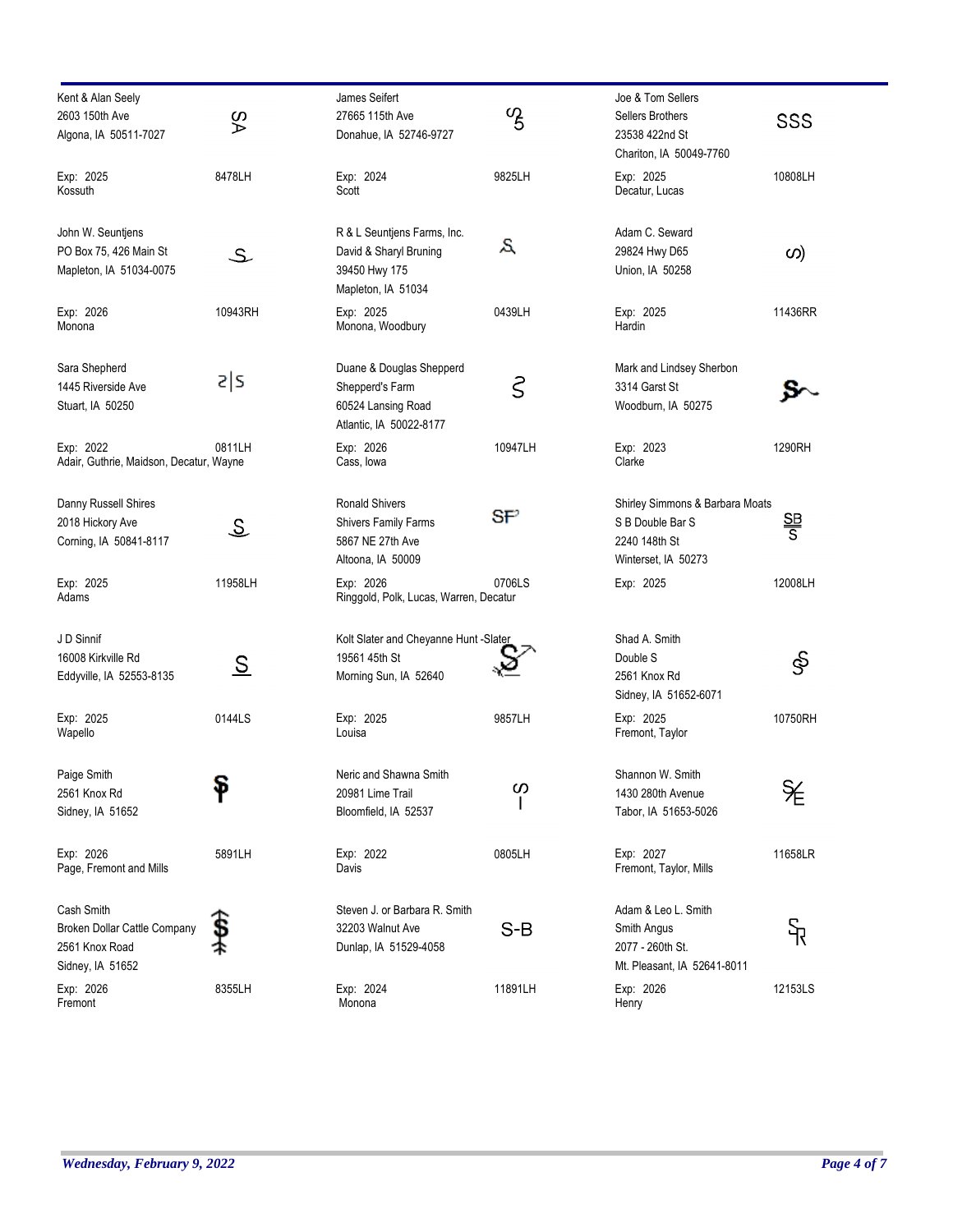| Conrad T. Smith                     |                      | Catie Smith                  |         | Neric and Shawna Smith      |                         |
|-------------------------------------|----------------------|------------------------------|---------|-----------------------------|-------------------------|
| 1222 Quebec Ave                     | $\widetilde{\infty}$ | S & C Performance Horses LLC |         | 20981 Lime Trail            | ၯ                       |
| Stuart, IA 50250                    |                      | 1944 130th Street            |         | Bloomfield, IA 52537        |                         |
|                                     |                      | Paton, IA 50217              |         |                             |                         |
| Exp: 2027                           | 9679LH               | Exp: 2023                    | 10818LS | Exp: 2027                   | 0806RH                  |
| Adair                               |                      | Greene and Webster           |         | Davis                       |                         |
| Kevin, Jody, Blade and Dalton Smith |                      | <b>Brian Smits</b>           |         | Marvin J. Sonksen           |                         |
| 3136 202 nd Lane                    |                      | Sioux Jerseys LLP            | ွှ      | 11395 Sumac Ave             | ٨S٨                     |
| Prole, IA 50229                     |                      | 2634 Dallas Ave              |         | Mapleton, IA 51034-7137     |                         |
|                                     |                      | Salix, IA 51052-8147         |         |                             |                         |
| Exp: 2025                           | 0440RH               | Exp: 2026                    | 12218LH | Exp: 2025                   | 2901RH                  |
| Madison                             |                      | Woodbury                     |         | Monona                      |                         |
| Ryan Sonnichsen                     |                      | Harold E. Sorensen           |         | South View Ranch            |                         |
| Sonnichsen Farms                    | <u>SS</u>            | 6903 Ranchero Rd             |         | Garry Lange                 | Se                      |
| 2019 210th Street                   |                      | Cedar Falls, IA 50613-9621   | ၯ       | 518 E 4th St. PO Box 352    |                         |
| Denison, IA 51442                   |                      |                              |         | Sutherland, IA 51058        |                         |
| Exp: 2023                           | 12394LH              | Exp: 2025                    | 9374LR  | Exp: 2025                   | 0527RH                  |
| Crawford, Decatur and Ringgold      |                      | Black Hawk, Linn             |         | O'Brien                     |                         |
| Bobby D. Sowder                     |                      | Skylar Speer                 |         | L Edward Spees              |                         |
| 21950 183rd Avenue                  | $\omega$             | 3317 Valleyview Trail        | Q)      | PO Box 17, 10492 Highway #1 | ى                       |
| Centerville, IA 52544-8626          |                      | Prole, IA 50229              |         | Birmingham, IA 52535-0017   |                         |
|                                     |                      |                              |         |                             |                         |
| Exp: 2027                           | 8948RH               | Exp: 2023                    | 0327LH  | Exp: 2025                   | 3238LH                  |
| Appanoose                           |                      | Madison                      |         | Van Buren                   |                         |
| Pat M. Spellman                     |                      | L.E. & MaryLou Spicer        |         | Raymond & Bernice Sporrer   |                         |
| 4012 John Lynde Road                |                      | 31086 Rimberlost Rd          | ഗ       | 1058 Mayberry Ln            | သ္က                     |
| Des Moines, IA 50312                | SS                   | Lineville, IA 50147          |         | Carroll, IA 51401-3821      |                         |
|                                     |                      |                              |         |                             |                         |
| Exp: 2025                           | 0491LR               | Exp: 2025                    | 0625RH  | Exp: 2020                   | 6126LH                  |
| Dallas                              |                      | Decatur                      |         | Carroll                     |                         |
| James A. and Susan Spotts           |                      | Jeffrey L. Springer          |         | Steven M. Staab             |                         |
| 2545 Eagle Ave                      |                      | 3119 310th St                |         | 11895 L14                   | <b>SM2</b>              |
| Battle Creek, IA 51006-8605         |                      | Cresco, IA 52136             |         | Remsen, IA 51050-8811       |                         |
| Exp: 2024                           | 11916RH              | Exp: 2025                    | 9630LH  | Exp: 2025                   | 11408LH                 |
| Ida                                 |                      | Winneshiek                   |         | Plymouth                    |                         |
| Patrick C. Staab                    |                      | John F. Stamp                |         | Kris Stamps                 |                         |
| 299 590th St                        | $\omega$             | 3769 327th Ln                |         | 1615 Forest Ave             |                         |
| Marcus, IA 51035-7171               |                      | Persia, IA 51563-4096        | $S-$    | New Market, IA 51646-4023   | $\overline{\mathsf{S}}$ |
|                                     |                      |                              |         |                             |                         |
| Exp: 2025                           | 8545RS               | Exp: 2025                    | 5485RR  | Exp: 2023                   | 11246RH                 |
| Cherokee                            |                      |                              |         | Taylor                      |                         |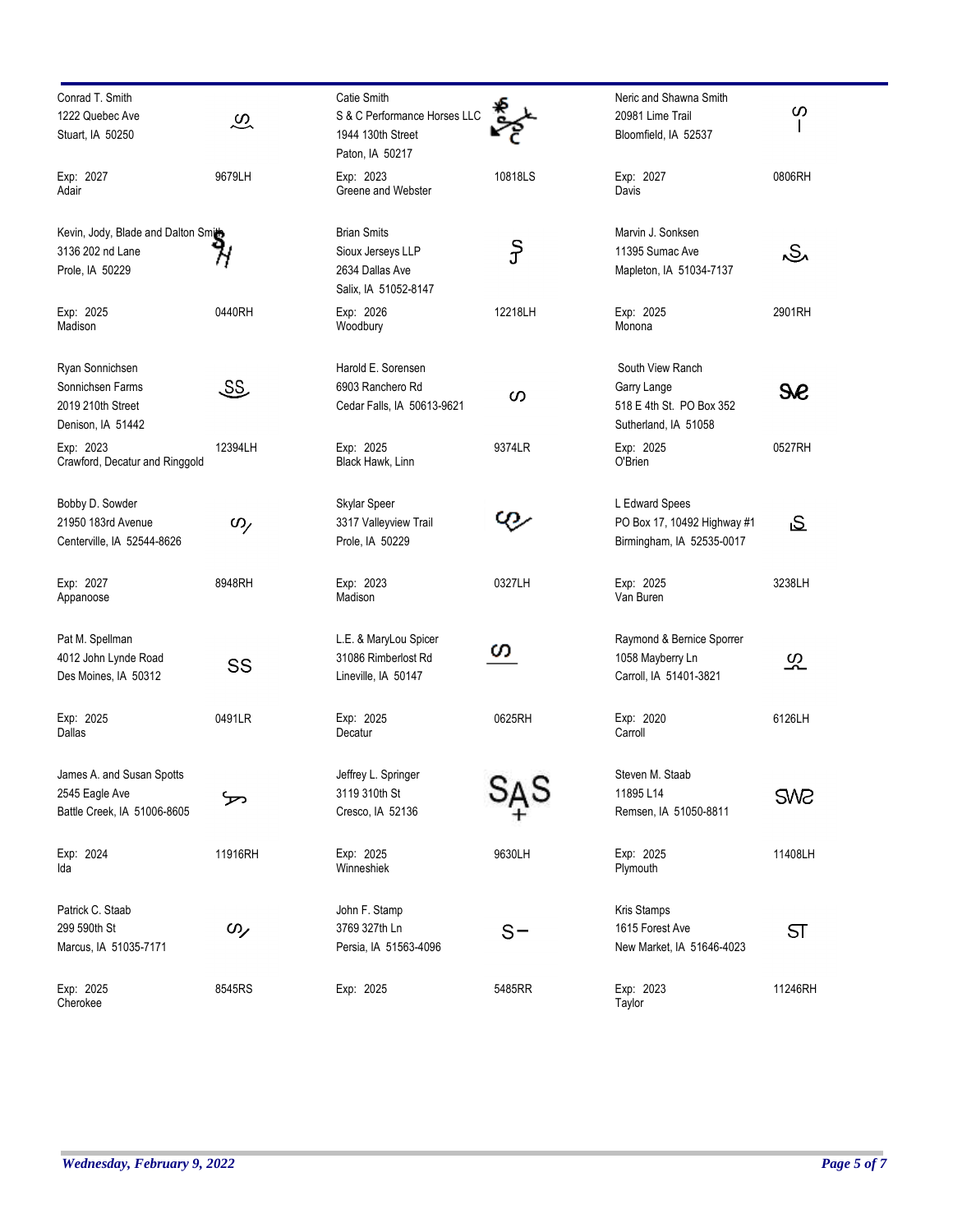| Larry L. Standley<br>2489 Henry A Wallace Rd<br>Greenfield, IA 50849-8124           | S/S                       | Lyle P - Daniel D Steeve<br>621 N Mulberry<br>Creston, IA 50801                        | అ              | Russell Steffen<br>1845 Q Ave<br>Dow City, IA 51528-3020                       | $\widetilde{\mathcal{L}}$ |
|-------------------------------------------------------------------------------------|---------------------------|----------------------------------------------------------------------------------------|----------------|--------------------------------------------------------------------------------|---------------------------|
| Exp: 2024<br>Adair                                                                  | 10664LH                   | Exp: 2023<br>Adams                                                                     | 0259LH         | Exp: 2027<br>Crawford                                                          | 9717LH                    |
| Daric & Lacey Steiber<br>572 Mulbery Dr<br>Waukon, IA 52172                         | $\frac{S}{\sqrt{2}}$      | Alfred J. Stein<br>Su Hollow Farm<br>2071 Gruber Ridge Rd<br>Lansing, IA 52151-7649    | SU             | Michael & Kay D. Stevens<br>12890 150th St<br>Maquoketa, IA 52060-8989         | S <sub>2</sub>            |
| Exp: 2026<br>Allamakee                                                              | 0641LS                    | Exp: 2025<br>Allamakee                                                                 | 6542LH         | Exp: 2023<br>Jackson                                                           | 10542LH                   |
| Peggy L. Stevens<br>18115 Bernard Rd<br>Baldwin, IA 52207-9674                      | SS                        | Gail & Sharon Steward<br>Gail Steward Family<br>1525 310th St<br>Orient, IA 50858-8026 | S <sub>n</sub> | Russell and Jackie Stewart<br>1807 260th Street<br>Mt. Ayr, IA 50854           | SΨ                        |
| Exp: 2025<br>Jackson                                                                | 11963LH                   | Exp: 2023<br>Adair                                                                     | 10464LH        | Exp: 2026<br>Ringgold                                                          | 9605LH                    |
| Doug Stowater<br>4835 Old 21 Rd<br>Cherokee, IA 51012                               | ٩G                        | John & Deb Strable<br>1339 Larrabee St<br>St. Charles, IA 50240-9165                   | Š              | Kent & Kathy Stravers<br>21077 220th Ave<br>Lacona, IA 50139-6656              | $\propto$                 |
| Exp: 2024<br>Cherokee                                                               | 0385LH                    | Exp: 2025<br>Warren                                                                    | 12634LH        | Exp: 2026<br>Warren                                                            | 10968LH                   |
| c/o Robert Strawhacker<br>Art Trust<br>20054 135th Ave<br>Mediapolis, IA 52637-9310 | ၯ                         | Steve & Craig Strub<br>619 480th St<br>Marcus, IA 51035-7118                           | $\mathbf{s}$   | Gordon Struble<br>074 - 26 Road<br>Winnebago, NE 68071                         | $S =$                     |
| Exp: 2025<br>Des Moines                                                             | 10774RS                   | Exp: 2023<br>Cherokee                                                                  | 7673RH         | Exp: 2023<br>Woodbury                                                          | 11208LS                   |
| Dewayne Stuva<br>3362 Elk Ave<br>Prescott, IA 50859-8501                            | $\widetilde{\mathcal{S}}$ | Dennis Stuva<br>1238 310th St<br>Bridgewater, IA 50837-8025                            | Š.             | Joe C. Sullivan<br>1332 O'Banion Rd<br>Dunlap, IA 51529-4115                   | S/S                       |
| Exp: 2023<br>Adair, Adams                                                           | 11812LH                   | Exp: 2025<br>Adair                                                                     | 10864LH        | Exp: 2025<br>Crawford, Harrison, Monona, Shelby                                | 8338LR                    |
| Elmer J. Swift<br>2397 194TH St<br>Logan, IA 51546                                  | R                         | Steven E. Thompson<br>4592 170th Ave<br>Carlisle, IA 50047-5342                        | <u>က</u> ု     | Samuel C. Ware<br>S W Bar Farm<br>14209 Pioneer St<br>Indianola, IA 50125-8647 | Sū                        |
| Exp: 2026<br>Harrison                                                               | 6971RH                    | Exp: 2027<br>Warren, Clarke                                                            | 12256LH        | Exp: 2026<br>Warren                                                            | 11625LH                   |